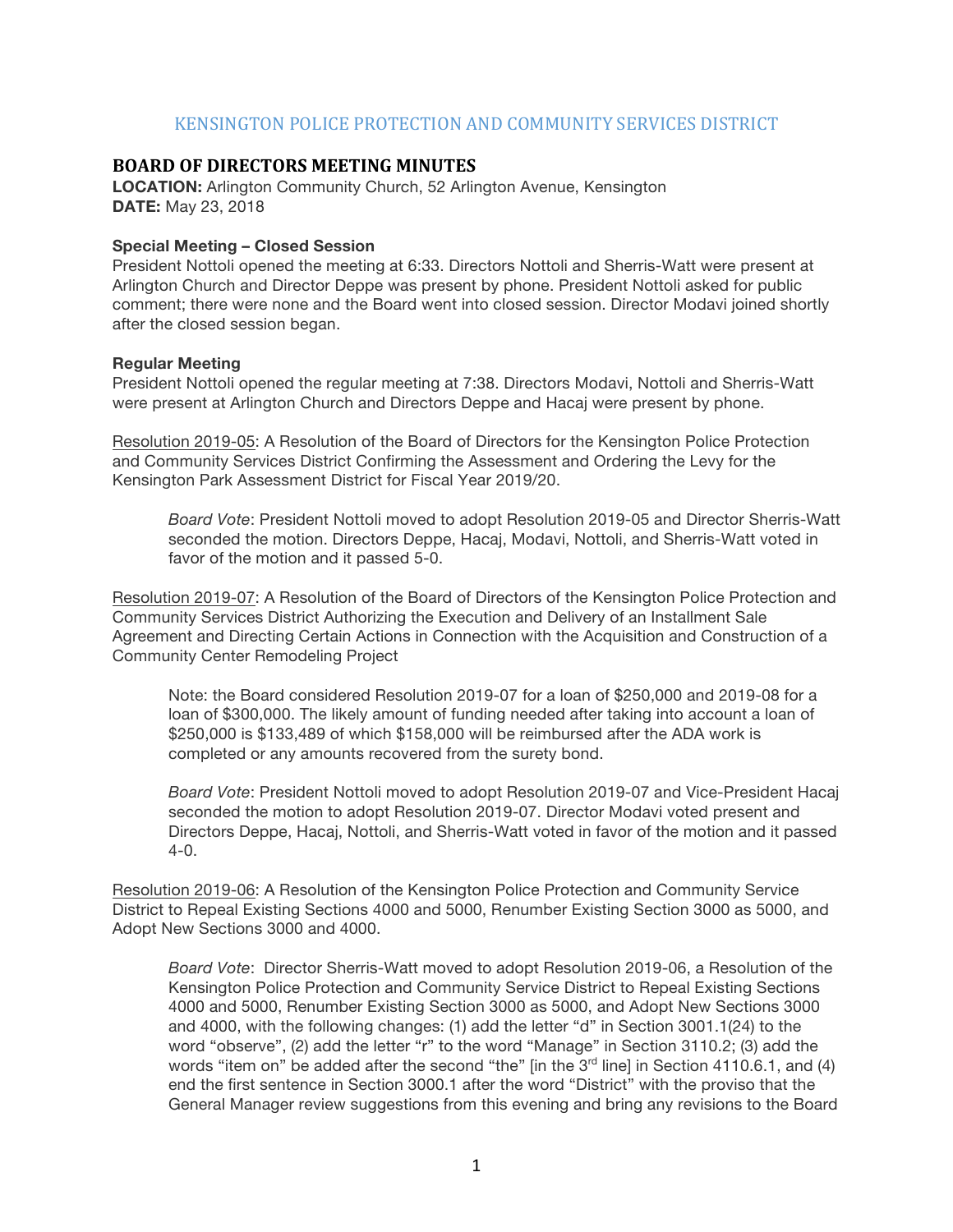for consideration by September 1. President Nottoli seconded the motion. Directors Deppe, Hacaj, Nottoli and Sherris-Watt voted in favor and Director Modavi voted against the motion. The motion passed 4-1.

Kensington Fire Protection District. KFPD Board Present Julie Stein presented a request from the Kensington Fire Protection District to Obtain and Share the Cost for a Legal Opinion Concerning Building within Kensington Park. No action was taken.

Motion to Extend Meeting to 10:30. President Nottoli moved to extend the meeting to 10:30 which was seconded by Director Modavi. Directors Deppe, Modavi, Nottoli and Sherris-Watt voted in favor of the motion which passed 4-0. Vice President Hacaj had left the meeting by 10.

Financial Audit for FY2018/19. Steven Chang of Lamorena & Chang, CPA presented the Kensington Police Protection and Community Services District: Financial Statements and Independent Auditor's Report for the Year Ended June 30, 2018. He stated that it was a clean audit. In addition, Lamorena & Chang had requested a total payment of \$17,800 of which \$16,000 had been previously approved. The additional \$2,700 requested consisted of \$1,600 for the additional work to comply with new GASB 75 standard for Other Post-Employment Benefits (OPEB) and \$900 to include a cash flow analysis in the annual audit as requested by the Finance Committee. Mr. Chang noted that the approximately \$2.2 million unfunded OPEB liability has resulted in an approximately a total of \$7.2 million in liability as of June 20, 2018.

*Board Vote on Audit*. President Nottoli moved to accept the audit and Director Deppe seconded the motion. Directors Deppe, Modavi, Nottoli, and Sherris-Watt approved the motion which passed 4-0.

*Board Vote on Additional Monies*. President Nottoli moved to authorize the additional monies of \$1,600 to complete the audit and \$500 for the cash flow chart for a total of \$2,700; Director Sherris-Watt seconded the motion. Directors Deppe, Modavi, Nottoli, and Sherris-Watt approved the motion which passed 4-0.

Proposed Budget. The Proposed FY2019/20 Budget. Kensington Police Protection and Community Services District: Proposed Fiscal Year 2019/20 Budget was discussed. General Manager Constantouros noted that the budget assumes a temporary Chief of Police and a new officer starting as of July 1 and that the budget has the new administrative positions starting within the Fiscal Year with some overlap with current staff during the transition. No action was taken.

Motion to Extend Meeting to 10:45. President Nottoli moved to extend the meeting to 10:45 which was seconded by Director Sherris-Watt. Directors Deppe, Modavi, Nottoli and Sherris-Watt voted in favor of the motion which passed 4-0.

Consent Calendar. Director Sherris-Watt requested that all minutes note the location of meetings, that the word "that" be changed to "for" page 3 of Item (e) in the line with Meryl Natchez, and that Item (f) be pulled. Director Modavi requested that \$1,8000 on page 2 of Item (e) be corrected.

*Vote to Approve Consent Calendar*. Director Sherris-Watt moved to approve items (a)-(e) (Minutes for January 10, 2019, February 1, 2019, February 14, 2019, February 26, 2019 and March 14, 2019) and (g)-(h) (April 11, 2019 and April 25, 2019) with corrections made by Directors at the meeting. President Nottoli seconded the motion. Directors Deppe, Nottoli, and Sherris-Watt for and Director Modavi voted against the motion which passed 3 to 1.